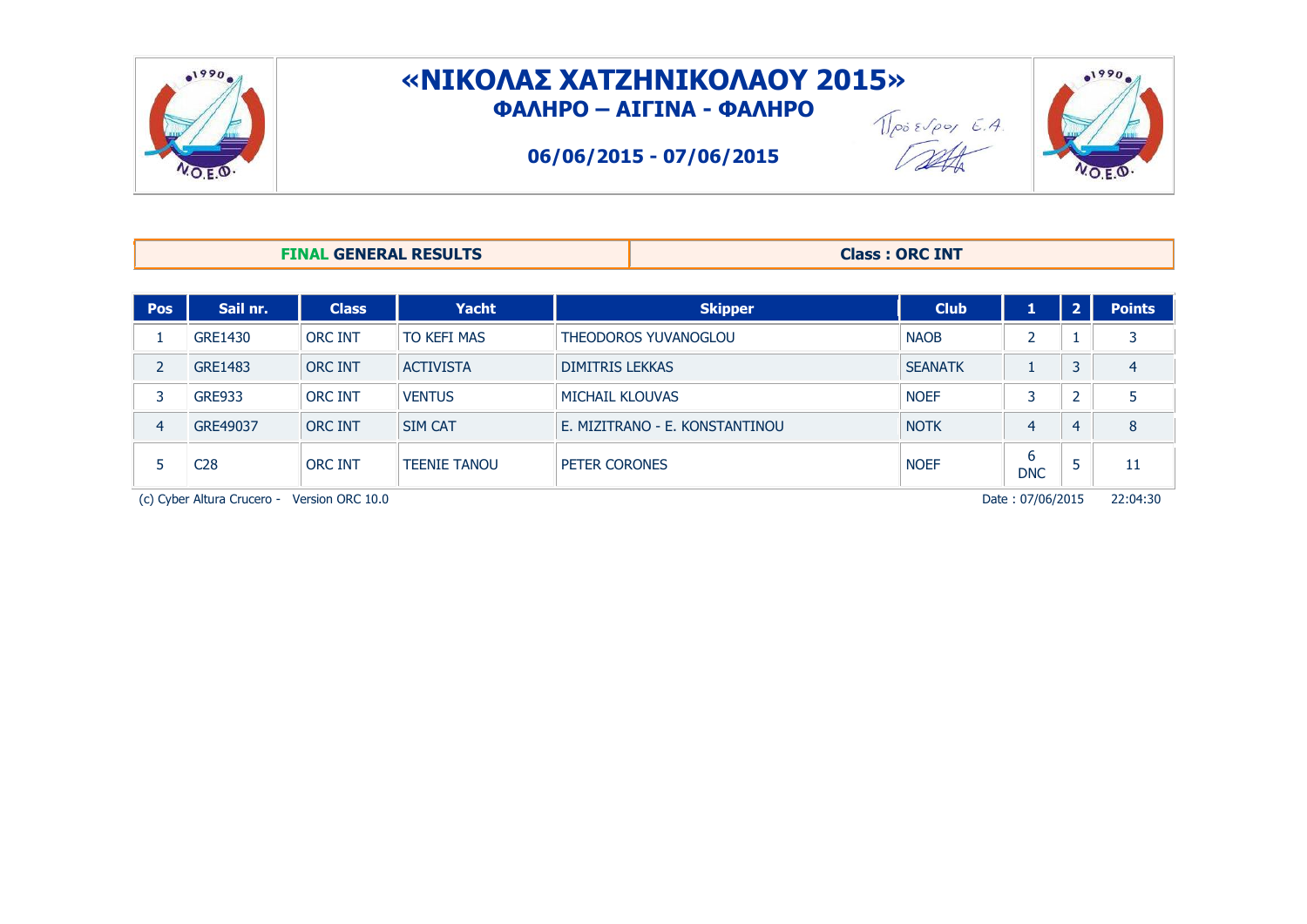

## **«ΝΙΚΟΛΑΣ ΧΑΤΖΗΝΙΚΟΛΑΟΥ 2015» ΦΑΚΗΡΟ – ΑΘΓΘΝΑ - ΦΑΚΗΡΟ**  $\sqrt{\int e^{i\delta} \epsilon \sqrt{\rho} e^{i\delta} \sqrt{E} \cdot A}$

**06/06/2015 - 07/06/2015**



| <b>FINAL RACE RESULTS: 02</b> | <b>Class: ORC INT</b> |
|-------------------------------|-----------------------|
|                               |                       |

|  | Date: 07/06/2015 | <b>Start Time: 11:00:00</b> | Distance: 20.3 | Coefficient : 1 | Offshore OSN |
|--|------------------|-----------------------------|----------------|-----------------|--------------|
|--|------------------|-----------------------------|----------------|-----------------|--------------|

| <b>Pos</b> | Sail nr.        | <b>Class</b>   | Yacht               | <b>Skipper</b>                 | <b>Club</b>    | <b>Finish Time</b> |          | <b>Elapsed T.</b> Corrected T. Obs Points |   |
|------------|-----------------|----------------|---------------------|--------------------------------|----------------|--------------------|----------|-------------------------------------------|---|
|            | GRE1430         | <b>ORC INT</b> | <b>TO KEFI MAS</b>  | THEODOROS YUVANOGLOU           | <b>NAOB</b>    | 16:26:51           | 05:26:51 | 00:00:00                                  |   |
|            | <b>GRE933</b>   | <b>ORC INT</b> | <b>VENTUS</b>       | MICHAIL KLOUVAS                | <b>NOEF</b>    | 17:22:33           | 06:22:33 | 00:38:04                                  |   |
|            | GRE1483         | <b>ORC INT</b> | <b>ACTIVISTA</b>    | <b>DIMITRIS LEKKAS</b>         | <b>SEANATK</b> | 17:52:09           | 06:52:09 | 00:38:33                                  |   |
|            | GRE49037        | <b>ORC INT</b> | <b>SIM CAT</b>      | E. MIZITRANO - E. KONSTANTINOU | <b>NOTK</b>    | 17:53:25           | 06:53:25 | 00:59:48                                  | 4 |
|            | C <sub>28</sub> | <b>ORC INT</b> | <b>TFFNIF TANOU</b> | PETER CORONES                  | <b>NOEF</b>    | 19:26:14           | 08:26:14 | 02:14:54                                  |   |

(c) Cyber Altura Crucero - Version ORC 10.0 Date : 07/06/2015 22:03:34